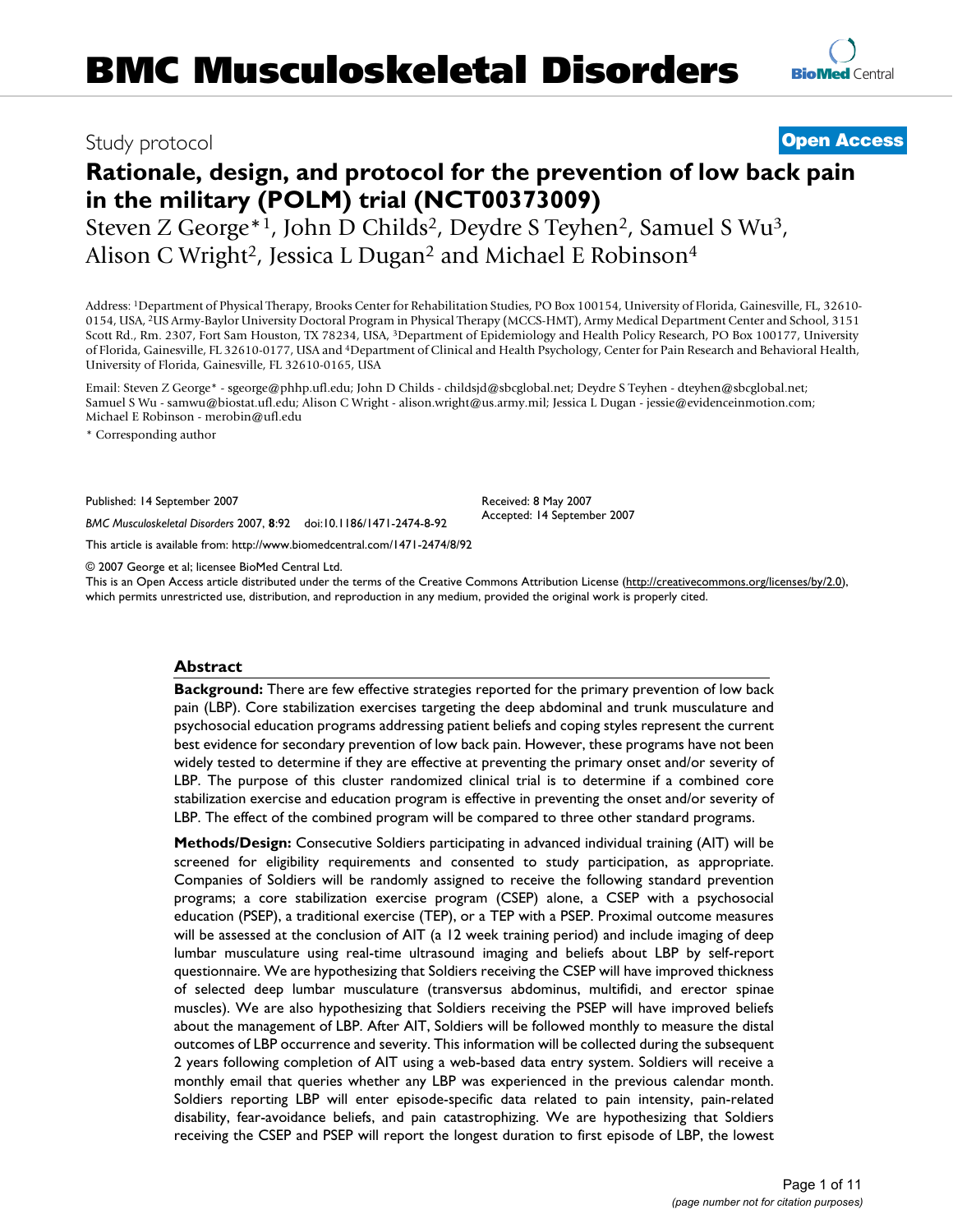frequency of LBP, and the lowest severity of LBP episodes. Statistical comparisons will be made between each of the randomly assigned prevention programs to test our hypotheses related to determining which of the 4 programs is most effective.

**Discussion:** We have presented the design and protocol for the POLM trial. Completion of this trial will provide important information on how to effectively train Soldiers for the prevention of LBP.

**Trial registration:** NCT00373009

#### **Background**

Low back pain (LBP) is one of the most common forms of chronic pain [1,2] and is a significant cause of disability and cost in society [3-6]. Chronic LBP substantially influences the capacity to work and has been associated with the inability to obtain or maintain employment [5] and lost productivity [6]. Specific to the United States military, LBP was the second most common reason to seek healthcare and affects over 150,000 active duty Soldiers annually [7]. Soldiers in the U.S. Army with LBP have the highest risk of disability 5 years after their injury [8], and LBP was the most common condition bringing about a medical board, with lifetime direct compensation costs estimated to reach into the billions of dollars [9]. Reduction of disability from LBP is a significant research priority for the military.

Reduction of disability from LBP has been divided into 2 separate phases – primary and secondary prevention. Primary prevention refers to interventions and strategies that are implemented before a low back injury occurs [10]. Primary prevention reduces LBP related disability by reducing the total number of people who eventually experience an episode of LBP. Secondary prevention refers to interventions and strategies that are implemented during the acute episode of low back injury, before chronic symptoms occur [11]. Secondary prevention reduces LBP related disability by reducing the number of people who eventually experience chronic disability from LBP. This cluster randomized clinical trial incorporates a combination of primary and secondary prevention strategies for limiting the occurrence and severity of LBP for active duty Soldiers in the U. S. Army.

#### *Primary prevention*

Theoretically, primary prevention would be the most effective manner to reduce disability from LBP; however, the current scientific literature does not support commonly used methods. For example, randomized clinical trials in occupational settings have demonstrated the ineffectiveness of commonly used primary prevention strategies such as back schools, lumbar supports, and ergonomic interventions [12,13]. Despite this lack of evidence, efforts continue to investigate primary prevention interventions because of the obvious benefits of reducing LBP before it occurs. A recent review article suggests that future research related to primary prevention should focus on exercise programs, as they may offer the greatest potential for reducing disability from LBP [12]. Core stabilization exercise programs (CSEP) may be a good choice for primary prevention studies because biomechanical, anatomical, and clinical studies provide evidence that core stabilization is an effective intervention [14-16].

## *Biomechanical and anatomical evidence supporting core stabilization*

Core muscles attached to the spine such as the transversus abdominus, multifidus, and the erector spinae play a key supportive role that contribute to the ability of the lumbar spine to withstand loading [17,18]. As an example, the transversus abdominus, one of the deep abdominal muscles, stabilizes the spine by forming a corset or rigid cylinder around the spine. Recent evidence supports a feedforward postural control role for the transversus abdominus as it relates to limb movement [19-23]. Hodges et al [19-21,23] demonstrated that transverses abdominus muscle activation occurred prior to limb movement (regardless of directions) in asymptomatic adults. However, in patients with LBP, there is a delay in activation of transversus abdominus contraction relative to the primary muscles of the limb [24-26], suggesting that people with LBP lack optimal stability of the spine prior to activities requiring limb movements.

The multifidi are small intrinsic muscles that function as the primary intersegmental stabilizers of the spine [17]. Poor endurance of the multifidus is a predictor of increased recurrence of LBP. Further, multifidus atrophy and decreased muscular activity tends to occur on the side of symptoms [27-29]. The magnitude of atrophy has also been linked with poor outcomes following laminectomy surgery [30]. Furthermore, the multifidi do not automatically recover full strength and endurance after the first episode of LBP unless specific rehabilitation is done [31]. Hides et al [15,27,31] demonstrated that patients with >30% discrepancy in the cross-sectional area of the multifidus muscle are at an increased risk for having recurrent LBP unless treated with a CSEP.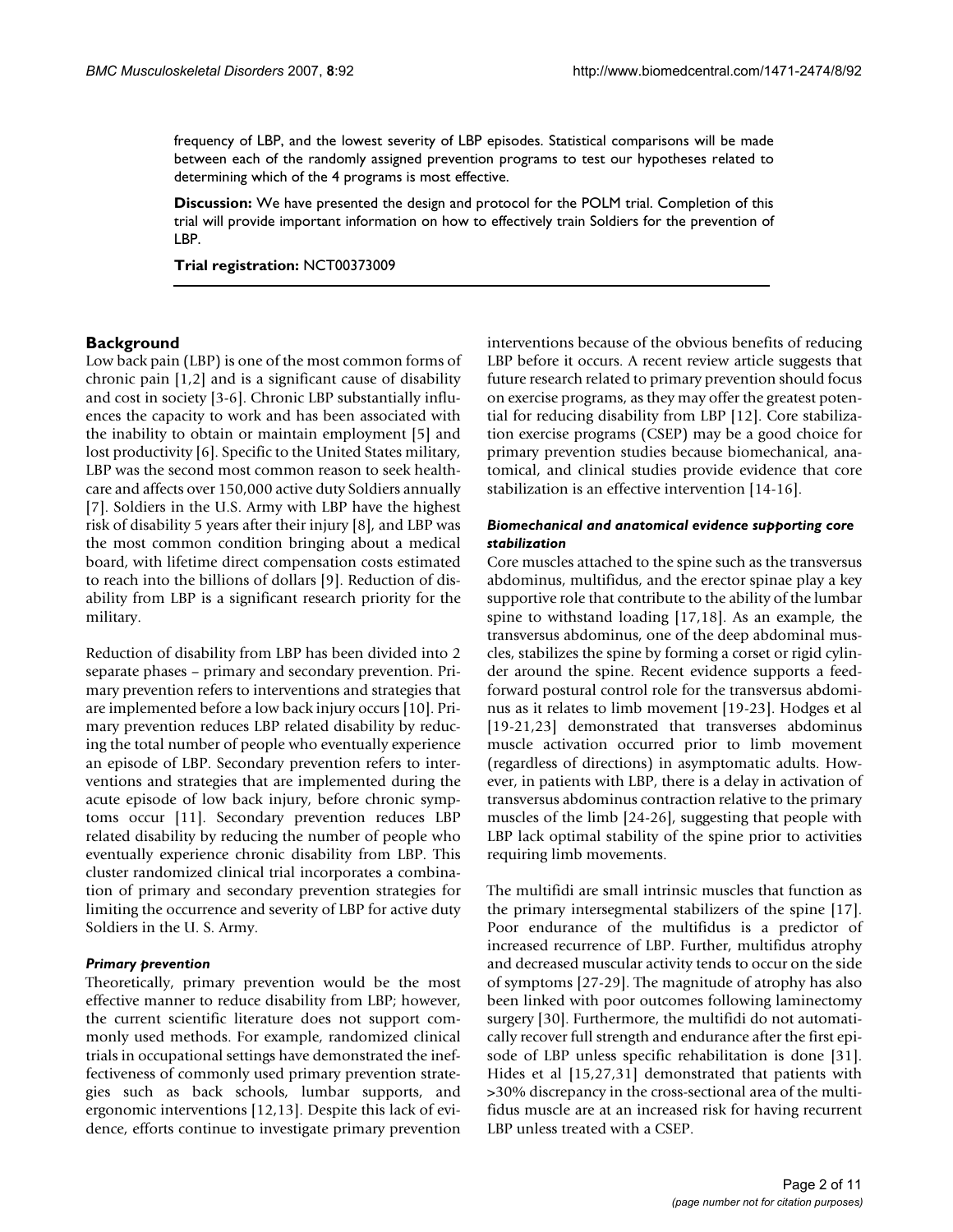The erector spinae (longissimus thoracis and iliocostalis lumborum) primarily produce extensor force needed for lifting but also stabilizes the spine. McGill has shown that the pars lumborum portions of these muscles are able to produce significant torque moments around all three orthopedic axes of motion [32], while Cholewicki demonstrated an antagonistic co-activation of trunk flexors and extensors occurs around the neutral spine in healthy subjects [33]. This co-activation increased in response to addition of an external load. In addition, Lee et al [34] found that, in a cohort of subjects followed for five years, the development of LBP was associated with lower levels of extensor strength compared to flexor strength. The convergence of these findings supports the need to further examine the effectiveness of exercise programs that target these muscles in preventing LBP.

#### *Clinical evidence supporting core stabilization*

Treatment and prevention exercise programs for LBP that have been reported in the literature commonly involve muscles involved in core stabilization such as the transversus abdominus, multifidi, and erector spinae muscles [15,16,35]. The fundamental component of these exercise programs is that they improve the neuromuscular activation and control of the targeted muscles. Reports in the literature have also highlighted that these programs may be an effective way to reduce disability from LBP. For example, a randomized clinical trial demonstrated that performance of a CSEP emphasizing activation of the transversus abdominus caused fewer recurrences of LBP 3 years following treatment for first time LBP [15]. Individuals with a >30% discrepancy in the cross-sectional area of the multifidus who completed a specific CSEP experienced 50% fewer recurrences of LBP at one year and 40% fewer recurrences at three years after treatment compared to individuals who received standard of care medical treatment [15].

The lack of core stabilization has been identified as a potential predictor of an individual's risk of developing recurrent LBP [36,37], further increasing the impetus for incorporating CSEP into routine physical training programs across the United States Army. While these assertions regarding CSEP and LBP prevention are promising, they have not been rigorously tested in clinical trials involving healthy Soldiers. Differences in muscle training are important to consider because TEP training focuses on muscles (i.e. rectus abdominus and oblique abdominals) not consistently supported by biomechanical and anatomical evidence [19,24,38,39]. In fact, a clinical trial suggests that exercises included in a TEP were ineffective at preventing LBP [40]. Therefore, it is not known if performance of CSEP effectively prevents LBP when compared to a traditional exercise program (TEP) commonly implemented in physical training.

#### *Secondary prevention*

The scientific literature has also investigated secondary prevention as a strategy to reduce disability from LBP because effective primary prevention strategies are currently lacking [11]. Secondary prevention strategies have met with some success, and two consistent themes have developed. The first theme is that psychological factors play a significant role in the development of chronic disability from LBP. Prospective studies involving patients with acute LBP have consistently demonstrated that when compared to demographic or physical factors, psychological factors are the strongest predictors of chronic disability from LBP [41,42]. The second theme is that early interventions that address these psychological factors result in decreased disability from LBP [43-45].

## *Psychological model for the development of chronic low back pain*

Psychological models are commonly used to explain one manner in which chronic disability develops from LBP [46,47] and one specific model is the Fear-Avoidance Model (FAM) [48]. This model proposed that *fear-avoidance beliefs* and *pain catastrophizing* are the primary psychosocial factors involved in the development and maintenance of chronic symptoms. Fear-avoidance beliefs are comprised of an individual's pain experiences, present stress level, pain behavior, and certain personality traits [49]. Fear-avoidance beliefs detail an individual's fear of pain and re-injury specific to LBP and the belief as to whether physical activity should be maintained while experiencing LBP [49]. Pain catastrophizing is a negative, multidimensional construct comprised of rumination, helplessness, and pessimism cognitions [50]. Pain catastrophizing is related to the belief that the experienced pain will inevitably result in the worst possible outcome [50].

Collectively, these psychosocial factors determined the response to an episode of LBP along a continuum from confrontation to avoidance. A confrontation strategy (low levels of fear-avoidance beliefs and pain catastrophizing) is viewed as an adaptive response, enabling the individual to return to normal vocational and social activities. An avoidance strategy (high levels of fear-avoidance beliefs and pain catastrophizing) is viewed as a maladaptive response. The consequences of an avoidance strategy are theorized to be both psychological (hyperalgesia) and physical (chronic disability and reductions in physical performance). Furthermore, continuation of an avoidance response contributes to the pain experience in a deleterious manner by making it more likely to maintain high levels of pain-related fear and pain catastrophizing.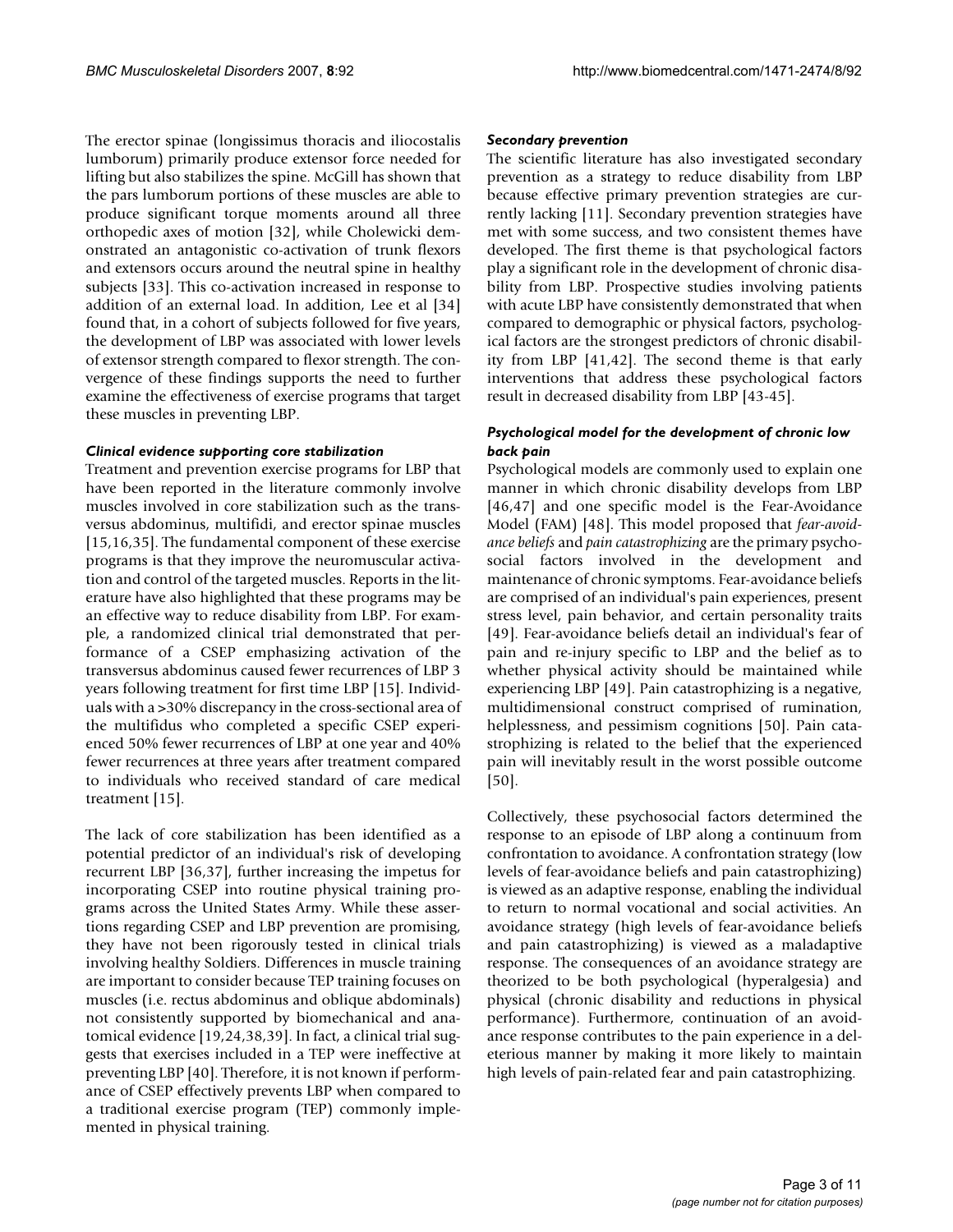## *Clinical evidence supporting psychosocial education programs*

Fear-avoidance beliefs and pain catastrophizing were strongly associated with pain intensity and disability in patients with chronic LBP [51-55]. Longitudinal studies have demonstrated that fear-avoidance beliefs and pain catastrophizing are also precursors to the development of chronic disability [41,56-58]. As a result, it has been hypothesized that early reduction of fear-avoidance beliefs and pain catastrophizing is an important way to reduce development of chronic LBP.

Psychosocial education programs (PSEP) that reduce fearavoidance beliefs and pain catastrophizing have been described in the literature [44,45,59,60]. These educational programs differ from traditional educational approaches in that they de-emphasize the anatomical cause of LBP (as it often cannot be determined), encourage the patient to take an active role in his recovery, provide evidence-based information on LBP management and outcome, teach the patient to view back pain as a common (i.e. not a serious disease) condition, and instruct the individual on the importance of maintaining positive attitude and coping styles (i.e. limiting fearavoidance beliefs and pain catastrophizing).

Randomized clinical trials and quasi-experimental designs provide consistent evidence that PSEP's decrease maladaptive beliefs and coping styles in healthy individuals and patients experiencing LBP [43,44,61,62]. Furthermore, early evidence from randomized clinical trials suggests that psychological and physical LBP severity (i.e. fear-avoidance beliefs, coping strategies, pain intensity and/or pain-related disability) can be decreased when PSEP's are implemented in individuals experiencing LBP [43-45]. This evidence is promising, as it suggests that severity of LBP can be favorably modified with a PSEP. Although a PSEP delivered via public service announcements has been investigated in healthy individuals and found to decrease beliefs associated with LBP [62], no research has determined if PSEPs are effective at reducing the occurrence or severity of LBP when administered to healthy individuals.

#### *Summary and purpose*

The accumulated evidence supports the potential of CSEP and PSEP for prevention of LBP. Early evidence supports the effectiveness of these combined programs for reducing future disability in patients already experiencing LBP [44,45]. However, the effect of early implementation (i.e. in healthy individuals before the onset of LBP) of combining CSEP and PSEP has not been previously investigated in a large-scale, controlled study. The purpose of the Prevention of Low Back Pain in the Military (POLM) trial is to determine if a combination of CSEP and PSEP is effective in limiting the onset of LBP and/or the severity of LBP. The effect of this combined program will be compared to three other standard programs.

## **Methods/Design**

The institutional review boards at the Brooke Army Medical Center (Fort Sam Houston, Texas) and the University of Florida (Gainesville, FL) have granted approval for this project. Figure 1 provides an overview of the proposed study design.

#### *Subjects*

We will be recruiting consecutive Soldiers entering the combat medic 12-week advanced individual training (AIT) program at Fort Sam Houston, Texas. Soldiers will be screened for eligibility according to the following inclusion/exclusion criteria:

#### *Inclusion criteria*

• Ages 18 (or emancipated minor that is 17 years old) – 35 years old



#### **Figure 1**

**Proposed study design of the prevention of low back pain in the military (POLM) trial**. LBP, low back pain; AIT, advanced individual training; CSEP, core stabilization exercise program; PSEP, psychosocial education program; TEP, traditional exercise program.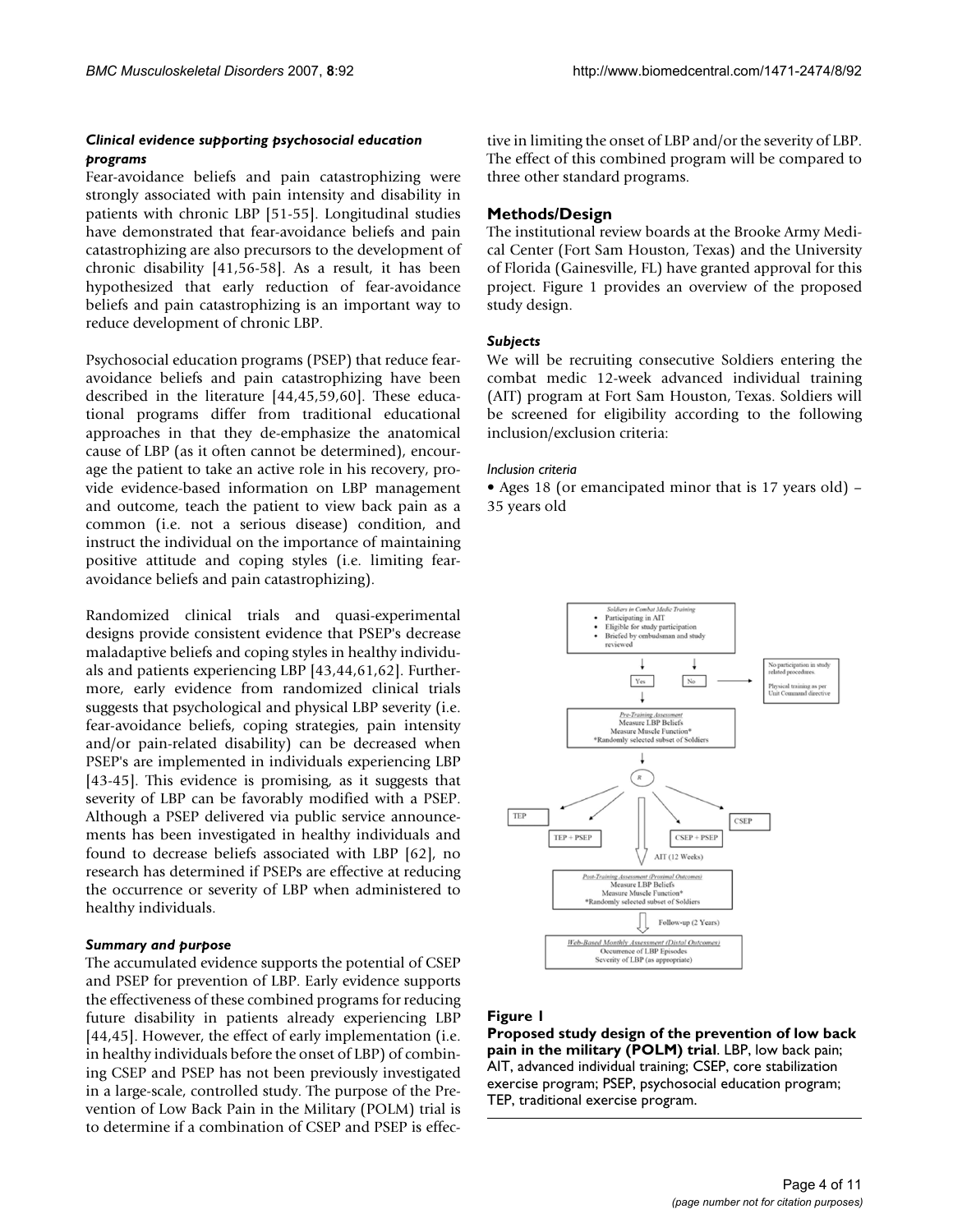- Participating in combat medic military occupational specialty (MOS) training
- English speaking and reading
- *Exclusion criteria*

• Prior history of LBP (defined as LBP that limited work or physical activity for greater than 48 hours or caused individual to seek healthcare)

• Currently seeking medical care for LBP

• Previous medical history including history of degenerative joint disease, arthritis, spine trauma or vertebral fractures, spondylolisthesis, and/or congenital spine disorders. This also includes any prior surgery for LBP

• Currently unable to participate in unit physical training due to injury in foot, ankle, knee, hip, neck, shoulder, elbow, wrist, or hand injury.

- History of fracture (stress or traumatic) in proximal femur and/or pelvis
- Currently pregnant (later pregnancy will not result in termination from the study, but it is an exclusion criteria at enrollment.)

• Have been rolled over from another Company participating in combat medic military occupational specialty (MOS) training

Research staff at Fort Sam Houston, Texas will introduce this study to Soldiers, screen them for eligibility, and obtain informed consent from Soldiers, as appropriate. The informed consent document will obtain permission from Soldiers to perform the study-related procedures and to contact them at their civilian address if any of the participants have been separated or discharged from active duty during the 2-year follow-up period. After providing informed consent, Soldiers will be issued a card with username, password, and information for accessing a secure website hosted by the University of Florida. Subjects will be monitored through all four stages of this trial (enrollment, intervention allocation, follow-up, and data analysis) in compliance with CONSORT guidelines [63]. For example, we will record reasons for a subject dropping out of the study during any stage of the trial and we will record all reasons for non-participation in the study to enable our ability to calculate an overall participation rate.

## *Randomization*

We acknowledge the ideal study design to answer our research question would involve individual randomization of Soldiers to the 4 prevention programs. However,

individual randomization presents unique challenges in a military training environment that would seriously impede this study's feasibility. Military training environments require Soldiers to live in close quarters with other members of their unit, to facilitate optimal training and to foster esprit de corps. Soldiers function in teams during many of their training activities, including unit physical training. Specifically, we elected not to individually randomize to the prevention programs because a) it would potentially detract from unit cohesion, b) contamination of the treatment groups would be inevitable, and c) the administration of the study would be excessively burdensome for drill instructors leading unit physical training.

Therefore, we will utilize a cluster randomization strategy by randomly assigning company units, such that every Soldier in the company who consents to participation in the study completes the same prevention program. Cluster randomization has been effectively used in other investigations involving large samples of musculoskeletal injury prevention, adherence to quality indicators for prevention of cardiovascular disease, and the effect of a community-based intervention on maternal depression [64- 66]. The cluster randomization schedule will be determined before recruitment begins and will be balanced.

## *Exercise programs*

The Soldiers' drill instructors will receive comprehensive training in the study procedures prior to beginning the study to insure their proficiency in administering the standardized exercise programs. Drill instructors will be issued detailed pre-prepared training cards specific to each program and training information will also be available on a study-related web-site. These training cards will be used to ensure the proper administration of the training protocol for a particular company. Study personnel will be present at training times to ensure compliance with the assigned exercise program.

## *Traditional exercise program (TEP)*

The TEP was selected from commonly performed exercises for the rectus abdominus and oblique abdominal muscles. These exercises are traditionally performed in the military environment and are commonly utilized to assess physical performance of Soldiers. Soldiers will be instructed to perform the exercises in a group setting under the direct supervision of their drill instructor. This exercise regiment consists of 5 exercises and each will be performed for 1 minute. The TEP will be performed daily, for a total dosage time of 5 minutes/day, 5 days per week. Having Soldiers perform the TEP in group physical training settings will help ensure compliance with the TEP.

Exercises in the TEP are widely utilized inside (and outside) the military for physical training purposes. These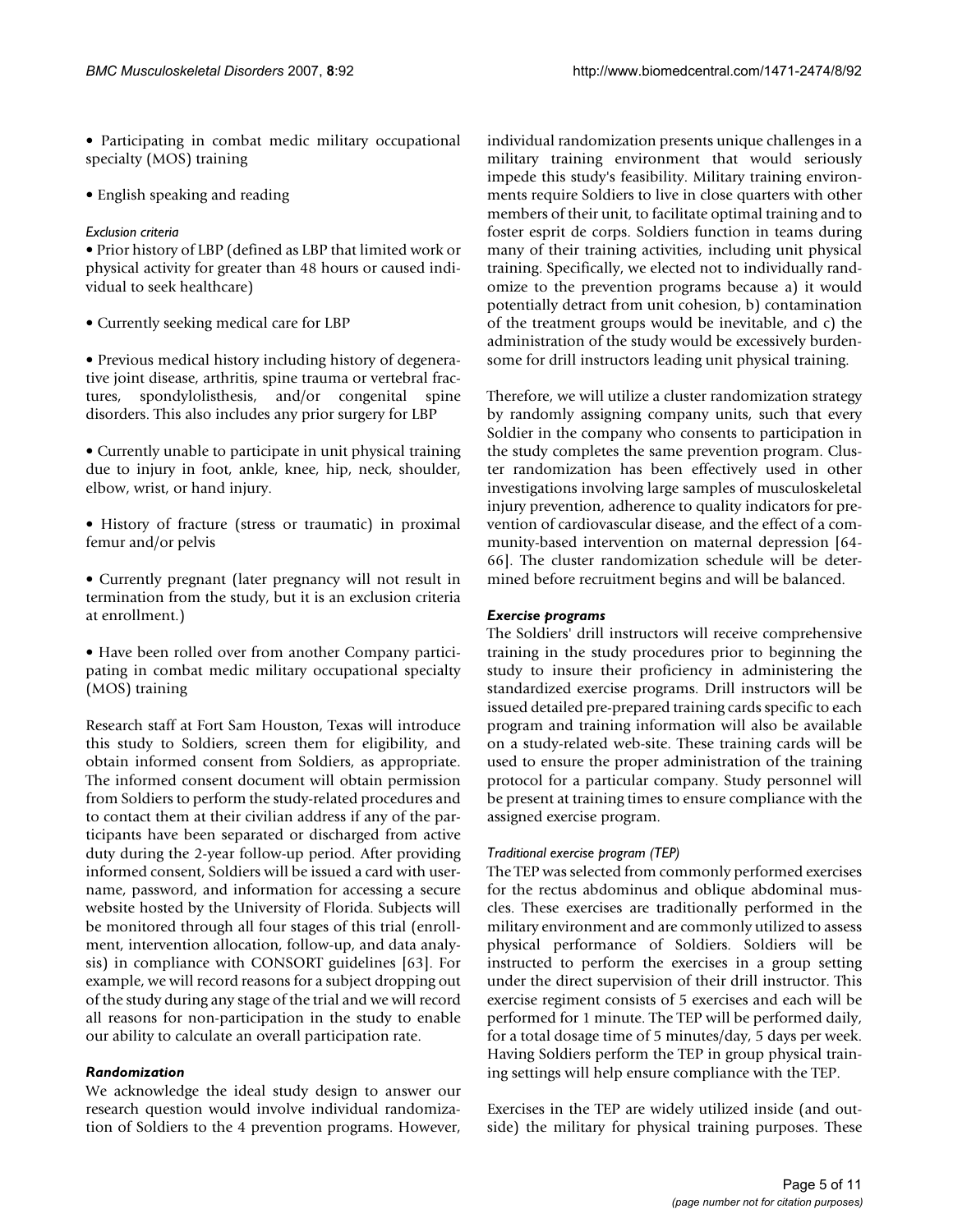exercises target the rectus abdominus and oblique abdominal muscles, which are not supported by the accumulated anatomical, biomechanical, and clinical evidence for preventing LBP [15,24,27,31,38,40]. Furthermore, the exercise prescription emphasizes quick activation, high load, and high repetitions with full movements of the trunk and this type of prescription does not match these muscles' function [38,67]. We believe the TEP will not effectively prevent LBP because it focuses on trunk musculature not highlighted in the LBP prevention literature and exercises muscles in a sub-optimal manner.

#### *Core stabilization exercise program (CSEP)*

The CSEP will consist of exercises from the accumulated evidence shown to selectively activate the transversus abdominus, multifidi, and erector spinae. Soldiers in this group will perform crunches in lieu of regular sit-ups. Soldiers will be issued photographs of the exercises with written instruction in technique. Then, Soldiers will be instructed to perform the exercises in a group setting under the direct supervision of the drill instructor. This exercise regiment consists of 5 exercises and each will be performed for 1 minute. The CSEP will be performed daily, for a total dosage time of 5 minutes per day, 5 days per week. Having Soldiers perform the CSEP in-group physical training settings will ensure compliance with the CSEP.

The CSEP was selected from current evidence previously discussed. [15,24,27,31,38,40] This literature demonstrates that these exercises increase activation of key core musculature. The exercise prescription for the CSEP follows a slow activation, low load principle with minimal trunk movements, that best matches these muscles' function, according to noted experts in the area [38,67] These exercises are also supported by the United States Army Physical Fitness Program's new doctrine, yet they have not been clinically tested for preventing LBP. We hypothesize the CSEP will effectively prevent LBP because it focuses on core musculature highlighted in the LBP prevention literature and exercises these muscles in an appropriate manner. Table 1 provides a brief comparison of the two exercise programs.

#### *Psychosocial education program (PSEP)*

We elected not to include a traditional education program in this trial, as prior studies consistently demonstrate traditional education does not favorably change LBP beliefs[44,61,62,68] The education program involves attending 1 educational session during the first week of AIT for randomly assigned soldiers. The session will involve an interactive seminar led by study personnel lasting approximately 45 minutes. The seminar will consist of a visual presentation that presently comprises evidencebased education for LBP.

| <b>Exercise</b>   | <b>CSEP</b>                                  | TEP                                 |
|-------------------|----------------------------------------------|-------------------------------------|
| Principle         | Lower load, less<br>repetitions              | Higher load, more<br>repetitions    |
| <b>Activation</b> | Slower                                       | Faster                              |
| Trunk             | None to minimal                              | Full                                |
| movements         |                                              |                                     |
| <b>Dosage</b>     | 5 minutes/day                                | 5 minutes/day                       |
| #I                | Abdominal drawing-<br>in maneuver crunch     | Traditional sit-up                  |
| #2                | Left and right<br>horizontal side<br>support | Sit-up with left trunk<br>rotation  |
| #3                | Hip flexor squat<br>('wood-chopper')         | Sit-up with right<br>trunk rotation |
| #4                | Supine shoulder<br>bridge                    | Abdominal crunch                    |
| #5                | Quadruped alternate<br>arm and leg           | Traditional sit-up                  |

**Table 1: Comparison of traditional (TEP) and core stabilization exercise (CSEP) programs**

TEP, traditional exercise program; CSEP, core stabilization exercise program

The seminar will cover topics like the prognosis of LBP, stressing that anatomical causes of LBP are not likely, and emphasizing the importance of decreasing fear-avoidance beliefs and pain catastrophizing in response to LBP. Educational material about the natural course of low back pain will be included. After the seminar, Soldiers will be involved in a question and answer session led by study personnel. Finally, Soldiers will be issued *The Back Book* for their personal use. *The Back Book* is being used because we have prior experience with it and it has been demonstrated to reduce fear-avoidance beliefs [43,44]. Proper administration of the PSEP will be ensured by having study personnel lead the educational session for Soldiers assigned to receive PSEP.

#### *Blinding*

It is not possible to mask Soldiers in this study because they will actively participate in the randomly assigned training programs. Post-training physical examinations and real time ultra-sound imaging will be performed by personnel unaware of program assignment. Soldiers will be instructed not to discuss their group assignment with study personnel during post-training examinations unless there is an urgent reason to do so (e.g. for medical reasons).

## *Measures*

Study related measures are separated into proximal outcome measures, consisting of self-report and physical measures (pre and post AIT), and distal outcome measures, consisting of LBP episode-related measures (2 years active duty).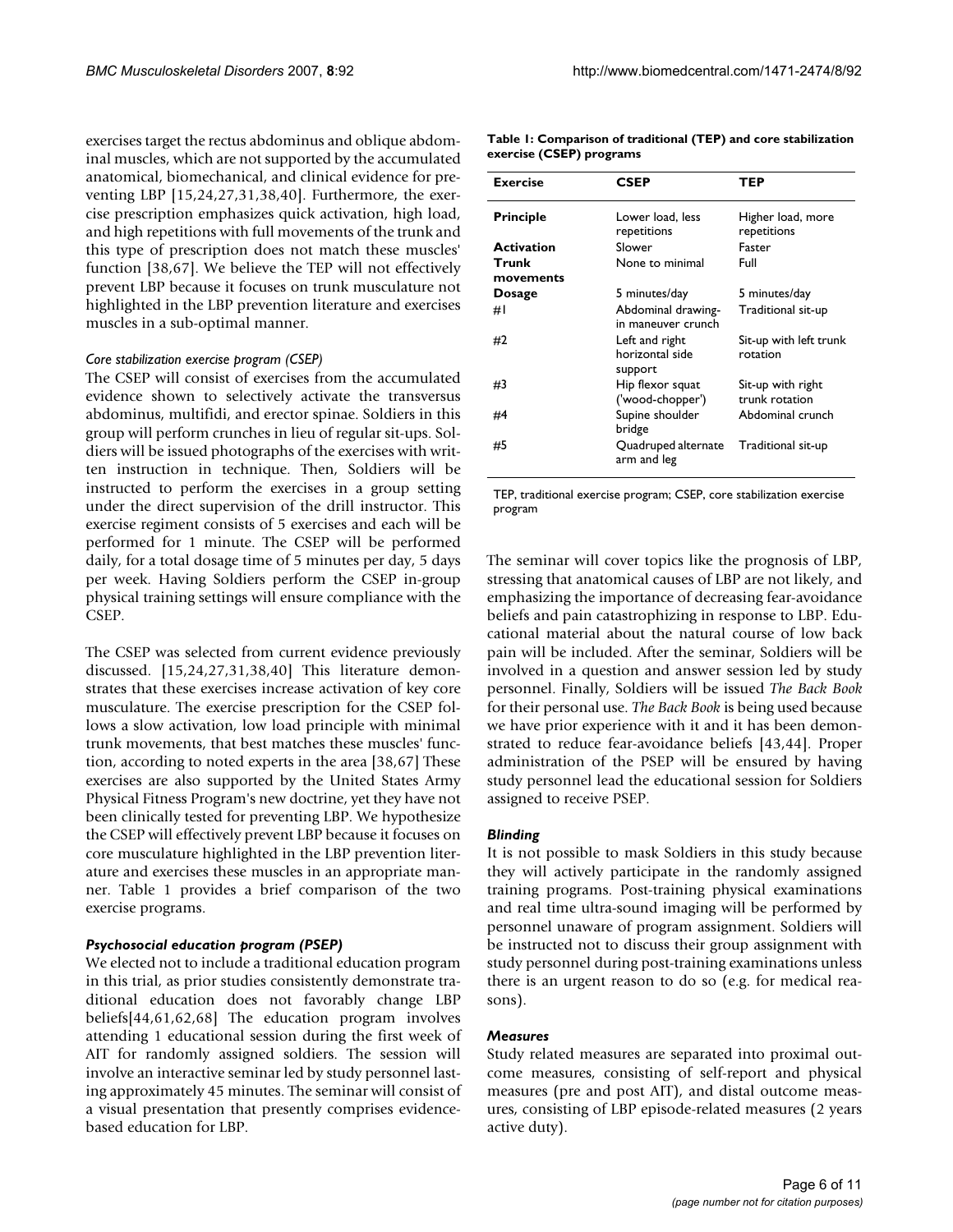## *Proximal outcome – self-report measures (pre and post training) Physical and Mental Function*

The Medical Outcomes Survey 12-Item Short-Form Health Survey (SF-12) will be used as a self-report of health status for physical and mental function. The derived physical component summary scale (PCS) and mental component summary (MCS) are believed to be a valid option to represent the eight domains of physical and mental components of health [69].

## *Negative Affect*

The State-Trait Anxiety Questionnaire (STAI) will be used to measure negative affect from anxiety [70]. The Beck Depression Inventory (BDI) will be used to measure negative affect from depression [71-73].

## *Fear of Pain*

The Fear of Pain Questionnaire (FPQ-9) will be used to measure fear about specific situations that normally produce pain [74-76].

## *LBP Beliefs*

The Back Beliefs Questionnaire (BBQ) will be used to beliefs about management and outcome associated with LBP [61,77].

## *Proximal outcome – physical measures (pre and post training)*

Randomly selected Soldiers ( $n = 20$ ) from each company will undergo physical measures. This decision was made due to the time and expense associated with performing a physical examination and real-time ultrasound imaging on a sample this large.

## *Physical Impairment*

Total lumbar flexion and straight leg raise from the physical impairment scale described by Waddell et al [78] will be used in this study. Range of motion measurements of bilateral hip internal and external rotation will be used. Additionally, 4 trunk endurance tests will be used for maintaining extensor, flexor, and bilateral side support positions.

## *Real-Time Ultrasound Imaging*

All real-time ultrasound measurements of the deep trunk muscles will be obtained using a Sonosite 180 Plus (Sonosite Inc. Bothell, WA) with a 5 MHz curvilinear array for the lateral abdominal muscles and the posterior trunk muscles [79]. Ultrasound measurements of the lateral abdominal muscles (transversus abdominus, internal oblique, and external oblique) during the active straight leg test maneuver will be obtained following the techniques outlined by Teyhen et al [80] Symmetry measurements of the multifidi muscles will be performed as outlined by Hides et al [81].

*Distal outcome – low back pain (LBP) episode-related measures* We will follow Soldiers for 2 years following graduation from AIT to record the number and the severity of LBP episodes experienced. Monthly emails containing a link to the University of Florida hosted POLM website will query Soldiers on whether they have experienced any LBP in the last calendar month, and if so, the Soldiers will be prompted to complete the information described below.

## *Compliance*

Compliance to the Soldiers' randomly assigned exercise and education programs will be recorded for each month.

## *Onset of LBP*

Soldiers will be queried whether they have experienced LBP in the last calendar month. If they have, Soldiers will be cued to answer following validated self-report questionnaires.

## *Disability*

Self-report of low back-related disability will be assessed with the Oswestry Disability Questionnaire (ODQ), a scale originally described by Fairbank et al [82]. The ODQ that will be used in this study was modified from the original version by substituting a section regarding employment/home-making ability for the section related to sex life [83,84].

## *Pain*

Patients will rate their pain intensity and unpleasantness using a numerical rating scale (NRS). The NRS consist of 11 points whose endpoints are designated as '0 – no pain sensation' and '10 – the most intense pain sensation imaginable.'

## *Fear-Avoidance Beliefs*

The Fear-Avoidance Beliefs Questionnaire (FABQ) will be used to quantify fear-avoidance beliefs in this study [53].

## *Pain Catastrophizing*

The Pain Catastrophizing Scale (PCS) will be used to quantify pain catastrophizing [85].

## *Data analysis*

Demographic and baseline levels of clinical variables will be compared between the 4 cluster randomized groups using analysis of variance (ANOVA) for comparison of means and chi-square tests for comparison of proportions. Variables found to be significantly different between the training groups will be considered in the final analyses, in addition to prespecified covariates (gender, age, and physical impairment). Six analyses will be performed based on our pre-specified hypotheses. Primary outcomes will be analyzed with Poisson regression for occurrence of LBP and Cox regression for time to first epi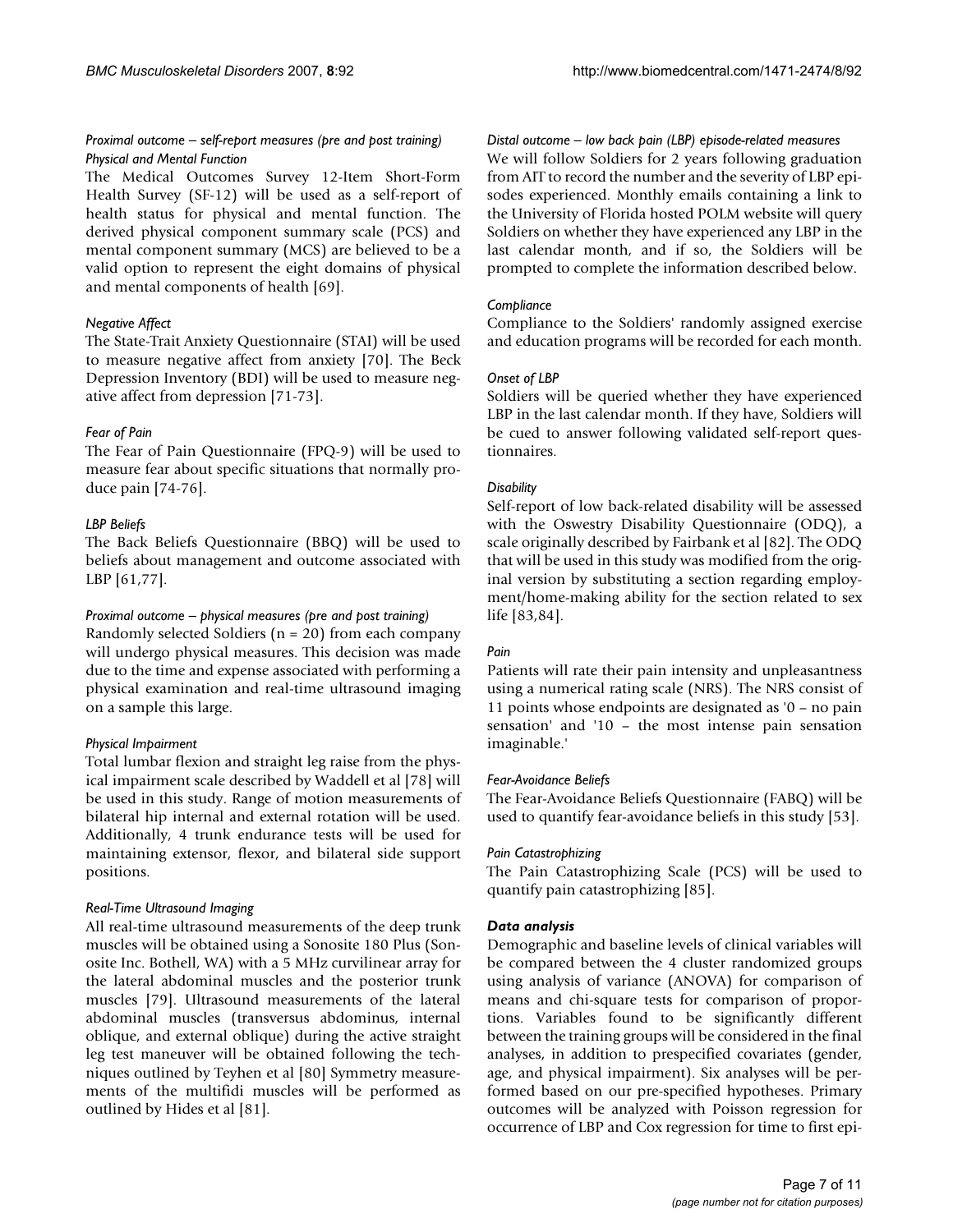sode of LBP. Secondary outcomes will be analyzed with MANOVA and ANOVA models. Based on Bonferroni adjustment, we will conduct each of the hypothesis tests two-sided at the 0.008 levels. All statistical analyses will be performed using the SAS software, version 9 (SAS Institute Inc, 1996).

## *Sample size estimation and power analysis*

Company size and consent rate are expected to vary, so the following represent the assumptions used for a sample size estimation and power analysis. A total of 16 companies could potentially be randomly assigned to the 4 programs, with approximately 200 eligible Soldiers per company, and 75% are expected to provide consent for study participation. Our sample size estimation was based on determining the effect of the CSEP and PSEP on preventing the occurrence and severity of LBP episodes.

We expect that 33% Soldiers performing a prevention program will experience LBP compared to 51% for those in the control group [86]. For a group difference of such magnitude, a two-sided statistical test at 0.008 level should have more than 99% of power for 4 companies of soldiers. However, we will enroll up to 16 companies because only the Soldiers reporting LBP will be included in certain hypotheses. With 16 companies, we expect approximately 450 soldiers in the combined program and 675 soldiers in traditional program group to experience LBP. Data in Table 2 demonstrates the expected power to detect differences among Soldiers experiencing LBP using pilot estimates from George et al [44].

For our proximal outcomes, we will randomly sample Soldiers from each company. These Soldiers will be assessed by physical examination and with real-time ultrasound imaging to measure changes in specific core muscles during AIT. Our assumptions for power calculations were that statistical tests will be conducted at the 0.007 levels and we conservatively assumed that the differences in specific core musculature between Soldiers completing CSEP and those not completing CSEP in this study would be at least half the amount seen in the pilot estimates from Teyhen et al [80]. A sample size of 16 companies will provide more than 90% power as shown in Table 3.

## *Treatment of Soldiers not completing training protocol*

There is approximately a 20% attrition rate for Soldiers not completing AIT. The reasons for attrition are varied, but can be broadly defined into medical, physical, personal, academic, or behavioral categories. Decisions regarding Soldier attrition are made by Commanding Officers, independent of the study investigators. Therefore, we have no direct influence on Soldier attrition rates. The consequence of attrition for the Soldier is that he or she joins another company and resumes AIT. The consequence of attrition for the proposed analysis plan is that the reassigned Soldier will likely be performing a different training protocol than original assigned. Therefore, such soldiers represent a potential internal validity threat to this study.

The following a priori decisions have been made to account for Soldiers that consented to study participation, but did not complete AIT. First, any Soldier completing less than 10-weeks of AIT will have the reason for attrition recorded, and will not be followed during active duty. Second, the reasons and rates of attrition will be compared between the 4 cluster randomized groups using chi-square tests for comparison of proportions. This approach will allow the investigators to protect the internal validity of the study, by ensuring Soldiers receiving multiple interventions of unknown duration are not followed during active deployment. This approach will also allow the investigators to determine if the attrition rates were consistent across companies throughout the length of the study.

## *Treatment of missing data*

We will handle missing data values with a 3-step process. First, the dropout rates will be compared across the programs to assess systematic differences. Second, demographic and dependent variables will be examined for their relationship to dropout. Those variables related to dropout status will be used to impute missing values for use in the analyses described below (via Missing Items Analysis). This multiple imputation approach will be compared to a last observation carried forward approach, mixed models approach, or worst-case approach to missing data. In addition, we will analyze completers only, as a liberal estimate of treatment efficacy. Finally, compari-

**Table 2: Power estimates for low back pain episode specific outcomes**

| <b>Measure of LBP</b><br>severity | <b>Traditional program</b> | <b>Combined program</b> | Power<br>(16 companies) | Power (12 companies) |
|-----------------------------------|----------------------------|-------------------------|-------------------------|----------------------|
| FABQ (physical activity)          | $13.5$ (sd = 7.0)          | $10.1$ (sd = 5.9)       | 100%                    | 100%                 |
| FABQ (work)                       | $12.3$ (sd = 12.3)         | $9.7$ (sd = 10.2)       | 86%                     | 65%                  |
| <b>ODQ</b>                        | $15.5$ (sd = 17.9)         | $11.9$ (sd = 10.0)      | 92%                     | 77%                  |

FABQ, Fear-avoidance beliefs questionnaire; ODQ, Oswestry disability questionnaire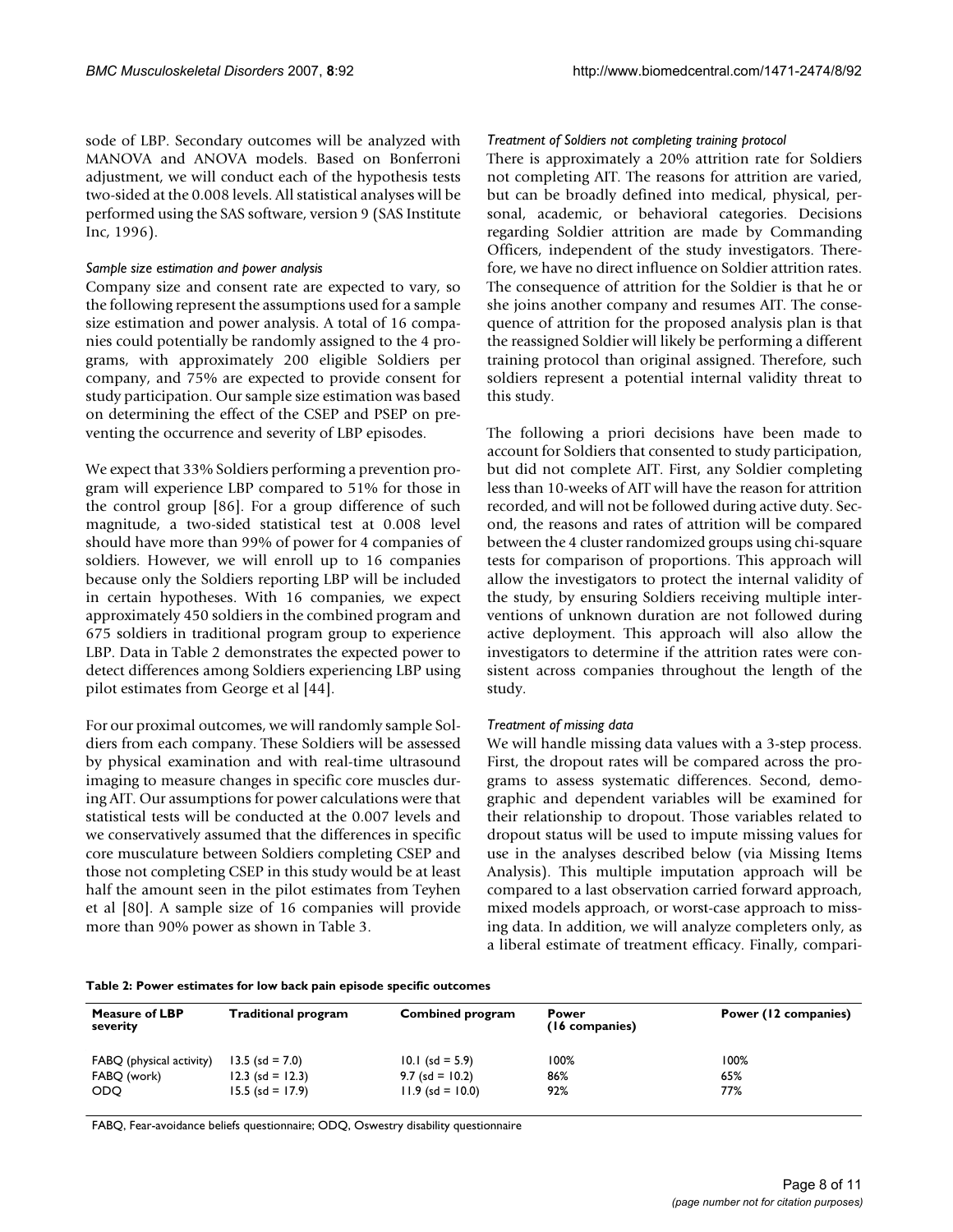| Muscle measure (thickness) | TEP                 | <b>CSEP</b>         | Power<br>(16 Companies) |
|----------------------------|---------------------|---------------------|-------------------------|
| Transversus abdominus      | $1.5$ (sd = 0.5)    | $2.0$ (sd = 0.5)    | 100%                    |
| Erector spinae             | $31.0$ (sd = 6.0)   | $34.5$ (sd = 6.0)   | 90%                     |
| Multifidi (symmetry)       | $20.0\%$ (sd = 6.0) | $11.5\%$ (sd = 6.0) | 100%                    |

#### **Table 3: Power estimates for muscle imaging outcomes**

TEP, traditional exercise program; CSEP, core stabilization exercise program

son of the completers vs. imputation analyses will yield an additional estimate of the effect of dropouts on hypothesis tests.

## **Discussion**

We have presented the design and protocol for the POLM trial. We will train Soldiers with specific exercise and education programs and measure the occurrence and severity of LBP episodes over a 2-year period. Completion of this trial will provide important information on how to effectively train U.S. Soldiers for the prevention of LBP. Results of the POLM trial will be disseminated as soon as they are available.

#### **Abbreviations**

LBP, low back pain; AIT, advanced individual training; CSEP, core stabilization exercise program; PSEP, psychosocial education program; MOS, military occupational specialty; POLM, Prevention of low back pain in the military trial; FAM, Fear-avoidance model; TEP, Traditional exercise program; STAI, State-trait anxiety questionnaire; FPQ, Fear of pain questionnaire; BBQ, Back beliefs questionnaire; SF-12, Medical outcomes survey 12-item shortform health survey; PCS, Physical component summary scale; MCS, Mental component summary scale; ODQ, Oswestry disability questionnaire; NRS, numerical rating scale; FABQ, Fear-avoidance beliefs questionnaire; PCS, Pain catastrophizing scale

## **Competing interests**

The author(s) declare that they have no competing interests.

## **Authors' contributions**

All authors read, edited, and approved the final version of the manuscript. SZG, JDC, DST, SSU, and MER were responsible for the initial conception of the research question, securing funding, supervising the protocol, and manuscript preparation. ACW and JLD were responsible for implementing study protocol and critically reviewing earlier versions of this manuscript.

#### **Acknowledgements**

The POLM trial is supported by the peer-review medical research program of the Department of Defense (PR054098). We would like to thank Christopher Barnes and Yang Li for creation and management of POLM website and database. We would also like to thank Donna Cunningham for her administrative assistance.

#### **References**

- 1. Mantyselka P, Kumpusalo E, Ahonen R, Kumpusalo A, Kauhanen J, Vii-namaki H, Halonen P, Takala |: [Pain as a reason to visit the doc](http://www.ncbi.nlm.nih.gov/entrez/query.fcgi?cmd=Retrieve&db=PubMed&dopt=Abstract&list_uids=11166473)**[tor: a study in Finnish primary health care.](http://www.ncbi.nlm.nih.gov/entrez/query.fcgi?cmd=Retrieve&db=PubMed&dopt=Abstract&list_uids=11166473)** *Pain* 2001, **89:**175-180.
- 2. Sternbach RA: **[Pain and 'hassles' in the United States: findings](http://www.ncbi.nlm.nih.gov/entrez/query.fcgi?cmd=Retrieve&db=PubMed&dopt=Abstract&list_uids=3785965) [of the Nuprin pain report.](http://www.ncbi.nlm.nih.gov/entrez/query.fcgi?cmd=Retrieve&db=PubMed&dopt=Abstract&list_uids=3785965)** *Pain* 1986, **27:**69-80.
- 3. Andersson HI, Ejlertsson G, Leden I, Rosenberg C: **[Chronic pain in](http://www.ncbi.nlm.nih.gov/entrez/query.fcgi?cmd=Retrieve&db=PubMed&dopt=Abstract&list_uids=8219517) [a geographically defined general population: studies of differ](http://www.ncbi.nlm.nih.gov/entrez/query.fcgi?cmd=Retrieve&db=PubMed&dopt=Abstract&list_uids=8219517)[ences in age, gender, social class, and pain localization.](http://www.ncbi.nlm.nih.gov/entrez/query.fcgi?cmd=Retrieve&db=PubMed&dopt=Abstract&list_uids=8219517)** *Clin J Pain* 1993, **9:**174-182.
- 4. Walker BF, Muller R, Grant WD: **[Low back pain in Australian](http://www.ncbi.nlm.nih.gov/entrez/query.fcgi?cmd=Retrieve&db=PubMed&dopt=Abstract&list_uids=15148462) [adults: prevalence and associated disability.](http://www.ncbi.nlm.nih.gov/entrez/query.fcgi?cmd=Retrieve&db=PubMed&dopt=Abstract&list_uids=15148462)** *J Manipulative Physiol Ther* 2004, **27:**238-244.
- 5. Stang P, Von Korff M, Galer BS: **[Reduced labor force participa](http://www.ncbi.nlm.nih.gov/entrez/query.fcgi?cmd=Retrieve&db=PubMed&dopt=Abstract&list_uids=9613884)[tion among primary care patients with headache.](http://www.ncbi.nlm.nih.gov/entrez/query.fcgi?cmd=Retrieve&db=PubMed&dopt=Abstract&list_uids=9613884)** *J Gen Intern Med* 1998, **13:**296-302.
- 6. Stewart WF, Ricci JA, Chee E, Morganstein D, Lipton R: **[Lost pro](http://www.ncbi.nlm.nih.gov/entrez/query.fcgi?cmd=Retrieve&db=PubMed&dopt=Abstract&list_uids=14612481)[ductive time and cost due to common pain conditions in the](http://www.ncbi.nlm.nih.gov/entrez/query.fcgi?cmd=Retrieve&db=PubMed&dopt=Abstract&list_uids=14612481) [US workforce.](http://www.ncbi.nlm.nih.gov/entrez/query.fcgi?cmd=Retrieve&db=PubMed&dopt=Abstract&list_uids=14612481)** *JAMA* 2003, **290:**2443-2454.
- 7. **Estimates of absolute and relative morbidity burdens attributable to various illnesses and injuries, U.S. Armed Forces, 2002.** *Volume 9:15*. Department of the Army; 2003.
- 8. Lincoln AE, Smith GS, Amoroso PJ, Bell NS: **[The natural history](http://www.ncbi.nlm.nih.gov/entrez/query.fcgi?cmd=Retrieve&db=PubMed&dopt=Abstract&list_uids=12441574) [and risk factors of musculoskeletal conditions resulting in](http://www.ncbi.nlm.nih.gov/entrez/query.fcgi?cmd=Retrieve&db=PubMed&dopt=Abstract&list_uids=12441574) [disability among US Army personnel.](http://www.ncbi.nlm.nih.gov/entrez/query.fcgi?cmd=Retrieve&db=PubMed&dopt=Abstract&list_uids=12441574)** *Work* 2002, **18:**99-113.
- 9. Songer TJ, LaPorte RE: **[Disabilities due to injury in the military.](http://www.ncbi.nlm.nih.gov/entrez/query.fcgi?cmd=Retrieve&db=PubMed&dopt=Abstract&list_uids=10736539)** *Am J Prev Med* 2000, **18:**33-40.
- 10. Frank JW, Kerr MS, Brooker AS, DeMaio SE, Maetzel A, Shannon HS, Sullivan TJ, Norman RW, Wells RP: **[Disability resulting from](http://www.ncbi.nlm.nih.gov/entrez/query.fcgi?cmd=Retrieve&db=PubMed&dopt=Abstract&list_uids=9112716) occupational low back pain. Part I: What do we know about [primary prevention? A review of the scientific evidence on](http://www.ncbi.nlm.nih.gov/entrez/query.fcgi?cmd=Retrieve&db=PubMed&dopt=Abstract&list_uids=9112716) [prevention before disability begins.](http://www.ncbi.nlm.nih.gov/entrez/query.fcgi?cmd=Retrieve&db=PubMed&dopt=Abstract&list_uids=9112716)** *Spine* 1996, **21:**2908-2917.
- 11. Frank JW, Brooker AS, DeMaio SE, Kerr MS, Maetzel A, Shannon HS, Sullivan TJ, Norman RW, Wells RP: **[Disability resulting from](http://www.ncbi.nlm.nih.gov/entrez/query.fcgi?cmd=Retrieve&db=PubMed&dopt=Abstract&list_uids=9112717) occupational low back pain. Part II: What do we know about [secondary prevention? A review of the scientific evidence on](http://www.ncbi.nlm.nih.gov/entrez/query.fcgi?cmd=Retrieve&db=PubMed&dopt=Abstract&list_uids=9112717) [prevention after disability begins.](http://www.ncbi.nlm.nih.gov/entrez/query.fcgi?cmd=Retrieve&db=PubMed&dopt=Abstract&list_uids=9112717)** *Spine* 1996, **21:**2918-2929.
- 12. Linton SJ, van Tulder MW: **[Preventive interventions for back](http://www.ncbi.nlm.nih.gov/entrez/query.fcgi?cmd=Retrieve&db=PubMed&dopt=Abstract&list_uids=11295900) [and neck pain problems: what is the evidence?](http://www.ncbi.nlm.nih.gov/entrez/query.fcgi?cmd=Retrieve&db=PubMed&dopt=Abstract&list_uids=11295900)** *Spine* 2001, **26:**778-787.
- 13. Scheer SJ, Radack KL, O'Brien DR: **[Randomized controlled trials](http://www.ncbi.nlm.nih.gov/entrez/query.fcgi?cmd=Retrieve&db=PubMed&dopt=Abstract&list_uids=7487440) [in industrial low back pain relating to return to work. Part 1.](http://www.ncbi.nlm.nih.gov/entrez/query.fcgi?cmd=Retrieve&db=PubMed&dopt=Abstract&list_uids=7487440) [Acute interventions.](http://www.ncbi.nlm.nih.gov/entrez/query.fcgi?cmd=Retrieve&db=PubMed&dopt=Abstract&list_uids=7487440)** *Arch Phys Med Rehabil* 1995, **76:**966-973.
- 14. Goldby LJ, Moore AP, Doust J, Trew ME: **[A randomized control](http://www.ncbi.nlm.nih.gov/entrez/query.fcgi?cmd=Retrieve&db=PubMed&dopt=Abstract&list_uids=16648741)[led trial investigating the efficiency of musculoskeletal phys](http://www.ncbi.nlm.nih.gov/entrez/query.fcgi?cmd=Retrieve&db=PubMed&dopt=Abstract&list_uids=16648741)[iotherapy on chronic low back disorder.](http://www.ncbi.nlm.nih.gov/entrez/query.fcgi?cmd=Retrieve&db=PubMed&dopt=Abstract&list_uids=16648741)** *Spine* 2006, **31:**1083-1093.
- 15. Hides JA, Jull GA, Richardson CA: **[Long-term effects of specific](http://www.ncbi.nlm.nih.gov/entrez/query.fcgi?cmd=Retrieve&db=PubMed&dopt=Abstract&list_uids=11389408) [stabilizing exercises for first-episode low back pain.](http://www.ncbi.nlm.nih.gov/entrez/query.fcgi?cmd=Retrieve&db=PubMed&dopt=Abstract&list_uids=11389408)** *Spine* 2001, **26:**E243-E248.
- 16. O'Sullivan PB, Phyty GD, Twomey LT, Allison GT: **[Evaluation of](http://www.ncbi.nlm.nih.gov/entrez/query.fcgi?cmd=Retrieve&db=PubMed&dopt=Abstract&list_uids=9431633) specific stabilizing exercise in the treatment of chronic low [back pain with radiologic diagnosis of spondylolysis or spond](http://www.ncbi.nlm.nih.gov/entrez/query.fcgi?cmd=Retrieve&db=PubMed&dopt=Abstract&list_uids=9431633)[ylolisthesis.](http://www.ncbi.nlm.nih.gov/entrez/query.fcgi?cmd=Retrieve&db=PubMed&dopt=Abstract&list_uids=9431633)** *Spine* 1997, **22:**2959-2967.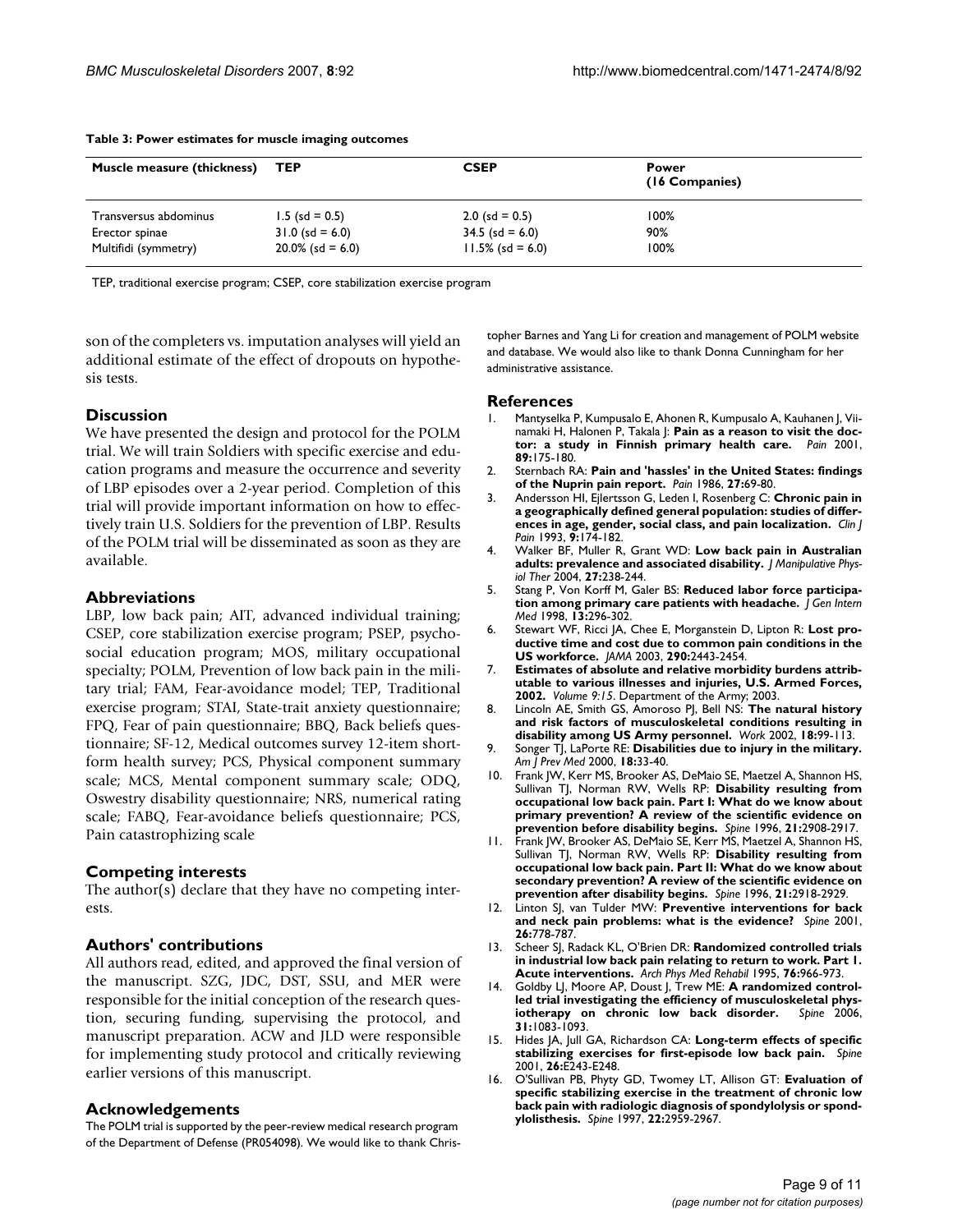- 17. Cholewicki J, McGill SM: **[Mechanical stability of the in vivo lum](http://www.ncbi.nlm.nih.gov/entrez/query.fcgi?cmd=Retrieve&db=PubMed&dopt=Abstract&list_uids=11415593)[bar spine: implications for injury and chronic low back pain.](http://www.ncbi.nlm.nih.gov/entrez/query.fcgi?cmd=Retrieve&db=PubMed&dopt=Abstract&list_uids=11415593)** *Clin Biomech (Bristol , Avon )* 1996, **11:**1-15.
- 18. Crisco JJ III, Panjabi MM: **[The intersegmental and multisegmen](http://www.ncbi.nlm.nih.gov/entrez/query.fcgi?cmd=Retrieve&db=PubMed&dopt=Abstract&list_uids=1925756)[tal muscles of the lumbar spine. A biomechanical model](http://www.ncbi.nlm.nih.gov/entrez/query.fcgi?cmd=Retrieve&db=PubMed&dopt=Abstract&list_uids=1925756) [comparing lateral stabilizing potential.](http://www.ncbi.nlm.nih.gov/entrez/query.fcgi?cmd=Retrieve&db=PubMed&dopt=Abstract&list_uids=1925756)** *Spine* 1991, **16:**793-799.
- 19. Hodges PW, Richardson CA: **[Contraction of the abdominal](http://www.ncbi.nlm.nih.gov/entrez/query.fcgi?cmd=Retrieve&db=PubMed&dopt=Abstract&list_uids=9037214) [muscles associated with movement of the lower limb.](http://www.ncbi.nlm.nih.gov/entrez/query.fcgi?cmd=Retrieve&db=PubMed&dopt=Abstract&list_uids=9037214)** *Phys Ther* 1997, **77:**132-142.
- 20. Hodges PW, Richardson CA: **[Relationship between limb move](http://www.ncbi.nlm.nih.gov/entrez/query.fcgi?cmd=Retrieve&db=PubMed&dopt=Abstract&list_uids=9375536)[ment speed and associated contraction of the trunk muscles.](http://www.ncbi.nlm.nih.gov/entrez/query.fcgi?cmd=Retrieve&db=PubMed&dopt=Abstract&list_uids=9375536)** *Ergonomics* 1997, **40:**1220-1230.
- 21. Hodges PW, Richardson CA: **[Feedforward contraction of trans](http://www.ncbi.nlm.nih.gov/entrez/query.fcgi?cmd=Retrieve&db=PubMed&dopt=Abstract&list_uids=9166925)[versus abdominis is not influenced by the direction of arm](http://www.ncbi.nlm.nih.gov/entrez/query.fcgi?cmd=Retrieve&db=PubMed&dopt=Abstract&list_uids=9166925) [movement.](http://www.ncbi.nlm.nih.gov/entrez/query.fcgi?cmd=Retrieve&db=PubMed&dopt=Abstract&list_uids=9166925)** *Exp Brain Res* 1997, **114:**362-370.
- 22. Hodges PW, Cresswell AG, Daggfeldt K, Thorstensson A: **[Three](http://www.ncbi.nlm.nih.gov/entrez/query.fcgi?cmd=Retrieve&db=PubMed&dopt=Abstract&list_uids=10899662) [dimensional preparatory trunk motion precedes asymmetri](http://www.ncbi.nlm.nih.gov/entrez/query.fcgi?cmd=Retrieve&db=PubMed&dopt=Abstract&list_uids=10899662)[cal upper limb movement.](http://www.ncbi.nlm.nih.gov/entrez/query.fcgi?cmd=Retrieve&db=PubMed&dopt=Abstract&list_uids=10899662)** *Gait Posture* 2000, **11:**92-101.
- 23. Hodges PW, Cresswell AG, Thorstensson A: **[Perturbed upper](http://www.ncbi.nlm.nih.gov/entrez/query.fcgi?cmd=Retrieve&db=PubMed&dopt=Abstract&list_uids=11417465) [limb movements cause short-latency postural responses in](http://www.ncbi.nlm.nih.gov/entrez/query.fcgi?cmd=Retrieve&db=PubMed&dopt=Abstract&list_uids=11417465) [trunk muscles.](http://www.ncbi.nlm.nih.gov/entrez/query.fcgi?cmd=Retrieve&db=PubMed&dopt=Abstract&list_uids=11417465)** *Exp Brain Res* 2001, **138:**243-250.
- 24. Hodges PW, Richardson CA: **[Inefficient muscular stabilization](http://www.ncbi.nlm.nih.gov/entrez/query.fcgi?cmd=Retrieve&db=PubMed&dopt=Abstract&list_uids=8961451) [of the lumbar spine associated with low back pain. A motor](http://www.ncbi.nlm.nih.gov/entrez/query.fcgi?cmd=Retrieve&db=PubMed&dopt=Abstract&list_uids=8961451) [control evaluation of transversus abdominis.](http://www.ncbi.nlm.nih.gov/entrez/query.fcgi?cmd=Retrieve&db=PubMed&dopt=Abstract&list_uids=8961451)** *Spine* 1996, **21:**2640-2650.
- 25. Hodges PW, Richardson CA: **[Delayed postural contraction of](http://www.ncbi.nlm.nih.gov/entrez/query.fcgi?cmd=Retrieve&db=PubMed&dopt=Abstract&list_uids=9493770) [transversus abdominis in low back pain associated with](http://www.ncbi.nlm.nih.gov/entrez/query.fcgi?cmd=Retrieve&db=PubMed&dopt=Abstract&list_uids=9493770) [movement of the lower limb.](http://www.ncbi.nlm.nih.gov/entrez/query.fcgi?cmd=Retrieve&db=PubMed&dopt=Abstract&list_uids=9493770)** *J Spinal Disord* 1998, **11:**46-56.
- 26. Hodges PW, Richardson CA: **[Altered trunk muscle recruitment](http://www.ncbi.nlm.nih.gov/entrez/query.fcgi?cmd=Retrieve&db=PubMed&dopt=Abstract&list_uids=10489000) [in people with low back pain with upper limb movement at](http://www.ncbi.nlm.nih.gov/entrez/query.fcgi?cmd=Retrieve&db=PubMed&dopt=Abstract&list_uids=10489000) [different speeds.](http://www.ncbi.nlm.nih.gov/entrez/query.fcgi?cmd=Retrieve&db=PubMed&dopt=Abstract&list_uids=10489000)** *Arch Phys Med Rehabil* 1999, **80:**1005-1012.
- 27. Hides JA, Stokes MJ, Saide M, Jull GA, Cooper DH: **[Evidence of](http://www.ncbi.nlm.nih.gov/entrez/query.fcgi?cmd=Retrieve&db=PubMed&dopt=Abstract&list_uids=8153825) [lumbar multifidus muscle wasting ipsilateral to symptoms in](http://www.ncbi.nlm.nih.gov/entrez/query.fcgi?cmd=Retrieve&db=PubMed&dopt=Abstract&list_uids=8153825) [patients with acute/subacute low back pain.](http://www.ncbi.nlm.nih.gov/entrez/query.fcgi?cmd=Retrieve&db=PubMed&dopt=Abstract&list_uids=8153825)** *Spine* 1994, **19:**165-172.
- 28. Mattila M, Hurme M, Alaranta H, Paljarvi L, Kalimo H, Falck B, Lehto M, Einola S, Jarvinen M: **[The multifidus muscle in patients with](http://www.ncbi.nlm.nih.gov/entrez/query.fcgi?cmd=Retrieve&db=PubMed&dopt=Abstract&list_uids=3787345) [lumbar disc herniation. A histochemical and morphometric](http://www.ncbi.nlm.nih.gov/entrez/query.fcgi?cmd=Retrieve&db=PubMed&dopt=Abstract&list_uids=3787345) [analysis of intraoperative biopsies.](http://www.ncbi.nlm.nih.gov/entrez/query.fcgi?cmd=Retrieve&db=PubMed&dopt=Abstract&list_uids=3787345)** *Spine* 1986, **11:**732-738.
- 29. Sihvonen T, Herno A, Paljarvi L, Airaksinen O, Partanen J, Tapaninaho A: **[Local denervation atrophy of paraspinal muscles in post](http://www.ncbi.nlm.nih.gov/entrez/query.fcgi?cmd=Retrieve&db=PubMed&dopt=Abstract&list_uids=8484148)[operative failed back syndrome.](http://www.ncbi.nlm.nih.gov/entrez/query.fcgi?cmd=Retrieve&db=PubMed&dopt=Abstract&list_uids=8484148)** *Spine* 1993, **18:**575-581.
- 30. Rantanen J, Hurme M, Falck B, Alaranta H, Nykvist F, Lehto M, Einola S, Kalimo H: **[The lumbar multifidus muscle five years after sur](http://www.ncbi.nlm.nih.gov/entrez/query.fcgi?cmd=Retrieve&db=PubMed&dopt=Abstract&list_uids=8484147)[gery for a lumbar intervertebral disc herniation.](http://www.ncbi.nlm.nih.gov/entrez/query.fcgi?cmd=Retrieve&db=PubMed&dopt=Abstract&list_uids=8484147)** *Spine* 1993, **18:**568-574.
- 31. Hides JA, Richardson CA, Jull GA: **[Multifidus muscle recovery is](http://www.ncbi.nlm.nih.gov/entrez/query.fcgi?cmd=Retrieve&db=PubMed&dopt=Abstract&list_uids=8979323) [not automatic after resolution of acute, first-episode low](http://www.ncbi.nlm.nih.gov/entrez/query.fcgi?cmd=Retrieve&db=PubMed&dopt=Abstract&list_uids=8979323) [back pain.](http://www.ncbi.nlm.nih.gov/entrez/query.fcgi?cmd=Retrieve&db=PubMed&dopt=Abstract&list_uids=8979323)** *Spine* 1996, **21:**2763-2769.
- 32. McGill SM: **[Kinetic potential of the lumbar trunk musculature](http://www.ncbi.nlm.nih.gov/entrez/query.fcgi?cmd=Retrieve&db=PubMed&dopt=Abstract&list_uids=1925758) [about three orthogonal orthopaedic axes in extreme pos](http://www.ncbi.nlm.nih.gov/entrez/query.fcgi?cmd=Retrieve&db=PubMed&dopt=Abstract&list_uids=1925758)[tures.](http://www.ncbi.nlm.nih.gov/entrez/query.fcgi?cmd=Retrieve&db=PubMed&dopt=Abstract&list_uids=1925758)** *Spine* 1991, **16:**809-815.
- 33. Cholewicki J, Panjabi MM, Khachatryan A: **[Stabilizing function of](http://www.ncbi.nlm.nih.gov/entrez/query.fcgi?cmd=Retrieve&db=PubMed&dopt=Abstract&list_uids=9346140) [trunk flexor-extensor muscles around a neutral spine pos](http://www.ncbi.nlm.nih.gov/entrez/query.fcgi?cmd=Retrieve&db=PubMed&dopt=Abstract&list_uids=9346140)[ture.](http://www.ncbi.nlm.nih.gov/entrez/query.fcgi?cmd=Retrieve&db=PubMed&dopt=Abstract&list_uids=9346140)** *Spine* 1997, **22:**2207-2212.
- 34. Lee JH, Hoshino Y, Nakamura K, Kariya Y, Saita K, Ito K: **[Trunk](http://www.ncbi.nlm.nih.gov/entrez/query.fcgi?cmd=Retrieve&db=PubMed&dopt=Abstract&list_uids=9921591) [muscle weakness as a risk factor for low back pain. A 5-year](http://www.ncbi.nlm.nih.gov/entrez/query.fcgi?cmd=Retrieve&db=PubMed&dopt=Abstract&list_uids=9921591) [prospective study.](http://www.ncbi.nlm.nih.gov/entrez/query.fcgi?cmd=Retrieve&db=PubMed&dopt=Abstract&list_uids=9921591)** *Spine* 1999, **24:**54-57.
- 35. Niemisto L, Lahtinen-Suopanki T, Rissanen P, Lindgren KA, Sarna S, Hurri H: **[A randomized trial of combined manipulation, stabi](http://www.ncbi.nlm.nih.gov/entrez/query.fcgi?cmd=Retrieve&db=PubMed&dopt=Abstract&list_uids=14520029)[lizing exercises, and physician consultation compared to](http://www.ncbi.nlm.nih.gov/entrez/query.fcgi?cmd=Retrieve&db=PubMed&dopt=Abstract&list_uids=14520029) [physician consultation alone for chronic low back pain.](http://www.ncbi.nlm.nih.gov/entrez/query.fcgi?cmd=Retrieve&db=PubMed&dopt=Abstract&list_uids=14520029)** *Spine* 2003, **28:**2185-2191.
- 36. Biering-Sorensen F: **[Low back trouble in a general population of](http://www.ncbi.nlm.nih.gov/entrez/query.fcgi?cmd=Retrieve&db=PubMed&dopt=Abstract&list_uids=6216075) [30-, 40-, 50-, and 60-year-old men and women. Study design,](http://www.ncbi.nlm.nih.gov/entrez/query.fcgi?cmd=Retrieve&db=PubMed&dopt=Abstract&list_uids=6216075) [representativeness and basic results.](http://www.ncbi.nlm.nih.gov/entrez/query.fcgi?cmd=Retrieve&db=PubMed&dopt=Abstract&list_uids=6216075)** *Dan Med Bull* 1982, **29:**289-299.
- 37. Biering-Sorensen F: **[Physical measurements as risk indicators](http://www.ncbi.nlm.nih.gov/entrez/query.fcgi?cmd=Retrieve&db=PubMed&dopt=Abstract&list_uids=6233709) [for low-back trouble over a one-year period.](http://www.ncbi.nlm.nih.gov/entrez/query.fcgi?cmd=Retrieve&db=PubMed&dopt=Abstract&list_uids=6233709)** *Spine* 1984, **9:**106-119.
- 38. McGill SM: **[Low back exercises: evidence for improving exer](http://www.ncbi.nlm.nih.gov/entrez/query.fcgi?cmd=Retrieve&db=PubMed&dopt=Abstract&list_uids=9672547)[cise regimens.](http://www.ncbi.nlm.nih.gov/entrez/query.fcgi?cmd=Retrieve&db=PubMed&dopt=Abstract&list_uids=9672547)** *Phys Ther* 1998, **78:**754-765.
- 39. McGill SM, Norman RW: **[Potential of lumbodorsal fascia forces](http://www.ncbi.nlm.nih.gov/entrez/query.fcgi?cmd=Retrieve&db=PubMed&dopt=Abstract&list_uids=3236850) [to generate back extension moments during squat lifts.](http://www.ncbi.nlm.nih.gov/entrez/query.fcgi?cmd=Retrieve&db=PubMed&dopt=Abstract&list_uids=3236850)** *J Biomed Eng* 1988, **10:**312-318.
- 40. Helewa A, Goldsmith CH, Lee P, Smythe HA, Forwell L: **[Does](http://www.ncbi.nlm.nih.gov/entrez/query.fcgi?cmd=Retrieve&db=PubMed&dopt=Abstract&list_uids=10451081) [strengthening the abdominal muscles prevent low back pain-](http://www.ncbi.nlm.nih.gov/entrez/query.fcgi?cmd=Retrieve&db=PubMed&dopt=Abstract&list_uids=10451081) [-a randomized controlled trial.](http://www.ncbi.nlm.nih.gov/entrez/query.fcgi?cmd=Retrieve&db=PubMed&dopt=Abstract&list_uids=10451081)** *J Rheumatol* 1999, **26:**1808-1815.
- 41. Burton AK, Tillotson KM, Main CJ, Hollis S: **[Psychosocial predic](http://www.ncbi.nlm.nih.gov/entrez/query.fcgi?cmd=Retrieve&db=PubMed&dopt=Abstract&list_uids=7604349)[tors of outcome in acute and subchronic low back trouble.](http://www.ncbi.nlm.nih.gov/entrez/query.fcgi?cmd=Retrieve&db=PubMed&dopt=Abstract&list_uids=7604349)** *Spine* 1995, **20:**722-728.
- 42. Gatchel RJ, Polatin PB, Mayer TG: **[The dominant role of psycho](http://www.ncbi.nlm.nih.gov/entrez/query.fcgi?cmd=Retrieve&db=PubMed&dopt=Abstract&list_uids=8747248)[social risk factors in the development of chronic low back](http://www.ncbi.nlm.nih.gov/entrez/query.fcgi?cmd=Retrieve&db=PubMed&dopt=Abstract&list_uids=8747248) [pain disability.](http://www.ncbi.nlm.nih.gov/entrez/query.fcgi?cmd=Retrieve&db=PubMed&dopt=Abstract&list_uids=8747248)** *Spine* 1995, **20:**2702-2709.
- 43. Burton AK, Waddell G, Tillotson KM, Summerton N: **[Information](http://www.ncbi.nlm.nih.gov/entrez/query.fcgi?cmd=Retrieve&db=PubMed&dopt=Abstract&list_uids=10626311) and advice to patients with back pain can have a positive [effect. A randomized controlled trial of a novel educational](http://www.ncbi.nlm.nih.gov/entrez/query.fcgi?cmd=Retrieve&db=PubMed&dopt=Abstract&list_uids=10626311) [booklet in primary care.](http://www.ncbi.nlm.nih.gov/entrez/query.fcgi?cmd=Retrieve&db=PubMed&dopt=Abstract&list_uids=10626311)** *Spine* 1999, **24:**2484-2491.
- 44. George SZ, Fritz JM, Bialosky JE, Donald DA: **[The effect of a fear](http://www.ncbi.nlm.nih.gov/entrez/query.fcgi?cmd=Retrieve&db=PubMed&dopt=Abstract&list_uids=14652471)avoidance-based physical therapy intervention for patients [with acute low back pain: results of a randomized clinical](http://www.ncbi.nlm.nih.gov/entrez/query.fcgi?cmd=Retrieve&db=PubMed&dopt=Abstract&list_uids=14652471) [trial.](http://www.ncbi.nlm.nih.gov/entrez/query.fcgi?cmd=Retrieve&db=PubMed&dopt=Abstract&list_uids=14652471)** *Spine* 2003, **28:**2551-2560.
- 45. Linton SJ, Boersma K, Jansson M, Svard L, Botvalde M: **[The Effects](http://www.ncbi.nlm.nih.gov/entrez/query.fcgi?cmd=Retrieve&db=PubMed&dopt=Abstract&list_uids=15722803) of Cognitive-Behavioral and Physical Therapy Preventive [Interventions on Pain-Related Sick Leave: A Randomized](http://www.ncbi.nlm.nih.gov/entrez/query.fcgi?cmd=Retrieve&db=PubMed&dopt=Abstract&list_uids=15722803) [Controlled Trial.](http://www.ncbi.nlm.nih.gov/entrez/query.fcgi?cmd=Retrieve&db=PubMed&dopt=Abstract&list_uids=15722803)** *Clin J Pain* 2005, **21:**109-119.
- 46. Pincus T, Burton AK, Vogel S, Field AP: **[A systematic review of](http://www.ncbi.nlm.nih.gov/entrez/query.fcgi?cmd=Retrieve&db=PubMed&dopt=Abstract&list_uids=11880847) [psychological factors as predictors of chronicity/disability in](http://www.ncbi.nlm.nih.gov/entrez/query.fcgi?cmd=Retrieve&db=PubMed&dopt=Abstract&list_uids=11880847) [prospective cohorts of low back pain.](http://www.ncbi.nlm.nih.gov/entrez/query.fcgi?cmd=Retrieve&db=PubMed&dopt=Abstract&list_uids=11880847)** *Spine* 2002, **27:**E109-E120.
- 47. Pincus T, Vlaeyen JW, Kendall NA, Von Korff MR, Kalauokalani DA, Reis S: **[Cognitive-behavioral therapy and psychosocial factors](http://www.ncbi.nlm.nih.gov/entrez/query.fcgi?cmd=Retrieve&db=PubMed&dopt=Abstract&list_uids=11880850) [in low back pain: directions for the future.](http://www.ncbi.nlm.nih.gov/entrez/query.fcgi?cmd=Retrieve&db=PubMed&dopt=Abstract&list_uids=11880850)** *Spine* 2002, **27:**E133-E138.
- 48. Vlaeyen JW, Linton SJ: **[Fear-avoidance and its consequences in](http://www.ncbi.nlm.nih.gov/entrez/query.fcgi?cmd=Retrieve&db=PubMed&dopt=Abstract&list_uids=10781906) [chronic musculoskeletal pain: a state of the art.](http://www.ncbi.nlm.nih.gov/entrez/query.fcgi?cmd=Retrieve&db=PubMed&dopt=Abstract&list_uids=10781906)** *Pain* 2000, **85:**317-332.
- 49. Lethem J, Slade PD, Troup JDG, Bentley G: **[Outline of a fear-avoid](http://www.ncbi.nlm.nih.gov/entrez/query.fcgi?cmd=Retrieve&db=PubMed&dopt=Abstract&list_uids=6626110)[ance model of exaggerated pain perception-I.](http://www.ncbi.nlm.nih.gov/entrez/query.fcgi?cmd=Retrieve&db=PubMed&dopt=Abstract&list_uids=6626110)** *Behav Res Ther* 1983, **21:**401-408.
- Sullivan MJ, Thorn B, Haythornthwaite JA, Keefe F, Martin M, Bradley LA, Lefebvre JC: **[Theoretical perspectives on the relation](http://www.ncbi.nlm.nih.gov/entrez/query.fcgi?cmd=Retrieve&db=PubMed&dopt=Abstract&list_uids=11289089) [between catastrophizing and pain.](http://www.ncbi.nlm.nih.gov/entrez/query.fcgi?cmd=Retrieve&db=PubMed&dopt=Abstract&list_uids=11289089)** *Clin J Pain* 2001, **17:**52-64.
- 51. Sullivan MJ, Stanish W, Waite H, Sullivan M, Tripp DA: **[Catastro](http://www.ncbi.nlm.nih.gov/entrez/query.fcgi?cmd=Retrieve&db=PubMed&dopt=Abstract&list_uids=9808350)[phizing, pain, and disability in patients with soft-tissue inju](http://www.ncbi.nlm.nih.gov/entrez/query.fcgi?cmd=Retrieve&db=PubMed&dopt=Abstract&list_uids=9808350)[ries.](http://www.ncbi.nlm.nih.gov/entrez/query.fcgi?cmd=Retrieve&db=PubMed&dopt=Abstract&list_uids=9808350)** *Pain* 1998, **77:**253-260.
- 52. Severeijns R, Vlaeyen JW, van den Hout MA, Weber WE: **[Pain cat](http://www.ncbi.nlm.nih.gov/entrez/query.fcgi?cmd=Retrieve&db=PubMed&dopt=Abstract&list_uids=11444718)astrophizing predicts pain intensity, disability, and psycho[logical distress independent of the level of physical](http://www.ncbi.nlm.nih.gov/entrez/query.fcgi?cmd=Retrieve&db=PubMed&dopt=Abstract&list_uids=11444718) [impairment.](http://www.ncbi.nlm.nih.gov/entrez/query.fcgi?cmd=Retrieve&db=PubMed&dopt=Abstract&list_uids=11444718)** *Clin J Pain* 2001, **17:**165-172.
- 53. Waddell G, Newton M, Henderson I, Somerville D, Main CJ: **[A Fear-](http://www.ncbi.nlm.nih.gov/entrez/query.fcgi?cmd=Retrieve&db=PubMed&dopt=Abstract&list_uids=8455963)Avoidance Beliefs Questionnaire (FABQ) and the role of [fear-avoidance beliefs in chronic low back pain and disability.](http://www.ncbi.nlm.nih.gov/entrez/query.fcgi?cmd=Retrieve&db=PubMed&dopt=Abstract&list_uids=8455963)** *Pain* 1993, **52:**157-168.
- 54. Crombez G, Vlaeyen JW, Heuts PH, Lysens R: **[Pain-related fear is](http://www.ncbi.nlm.nih.gov/entrez/query.fcgi?cmd=Retrieve&db=PubMed&dopt=Abstract&list_uids=10204746) [more disabling than pain itself: evidence on the role of pain](http://www.ncbi.nlm.nih.gov/entrez/query.fcgi?cmd=Retrieve&db=PubMed&dopt=Abstract&list_uids=10204746)[related fear in chronic back pain disability.](http://www.ncbi.nlm.nih.gov/entrez/query.fcgi?cmd=Retrieve&db=PubMed&dopt=Abstract&list_uids=10204746)** *Pain* 1999, **80:**329-339.
- 55. Asmundson GJ, Norton GR, Allerdings MD: **[Fear and avoidance in](http://www.ncbi.nlm.nih.gov/entrez/query.fcgi?cmd=Retrieve&db=PubMed&dopt=Abstract&list_uids=9085296)** [dysfunctional chronic back pain patients.](http://www.ncbi.nlm.nih.gov/entrez/query.fcgi?cmd=Retrieve&db=PubMed&dopt=Abstract&list_uids=9085296) **69:**231-236.
- 56. Fritz JM, George SZ, Delitto A: **[The role of fear avoidance beliefs](http://www.ncbi.nlm.nih.gov/entrez/query.fcgi?cmd=Retrieve&db=PubMed&dopt=Abstract&list_uids=11576740) [in acute low back pain: relationships with current and future](http://www.ncbi.nlm.nih.gov/entrez/query.fcgi?cmd=Retrieve&db=PubMed&dopt=Abstract&list_uids=11576740) [disability and work status.](http://www.ncbi.nlm.nih.gov/entrez/query.fcgi?cmd=Retrieve&db=PubMed&dopt=Abstract&list_uids=11576740)** *Pain* 2001, **94:**7-15.
- 57. Picavet HS, Vlaeyen JW, Schouten JS: **[Pain catastrophizing and](http://www.ncbi.nlm.nih.gov/entrez/query.fcgi?cmd=Retrieve&db=PubMed&dopt=Abstract&list_uids=12446259) [kinesiophobia: predictors of chronic low back pain.](http://www.ncbi.nlm.nih.gov/entrez/query.fcgi?cmd=Retrieve&db=PubMed&dopt=Abstract&list_uids=12446259)** *Am J Epidemiol* 2002, **156:**1028-1034.
- 58. Klenerman L, Slade PD, Stanley IM, Pennie B, Reilly JP, Atchison LE, Troup JD, Rose MJ: **[The prediction of chronicity in patients](http://www.ncbi.nlm.nih.gov/entrez/query.fcgi?cmd=Retrieve&db=PubMed&dopt=Abstract&list_uids=7747233) [with an acute attack of low back pain in a general practice](http://www.ncbi.nlm.nih.gov/entrez/query.fcgi?cmd=Retrieve&db=PubMed&dopt=Abstract&list_uids=7747233) [setting.](http://www.ncbi.nlm.nih.gov/entrez/query.fcgi?cmd=Retrieve&db=PubMed&dopt=Abstract&list_uids=7747233)** *Spine* 1995, **20:**478-484.
- 59. Burton AK, Erg E: **[Back injury and work loss: biomechanical](http://www.ncbi.nlm.nih.gov/entrez/query.fcgi?cmd=Retrieve&db=PubMed&dopt=Abstract&list_uids=9383868) [and psychosocial influences.](http://www.ncbi.nlm.nih.gov/entrez/query.fcgi?cmd=Retrieve&db=PubMed&dopt=Abstract&list_uids=9383868)** *Spine* 1997, **22:**2575-2580.
- 60. Linton SJ, Andersson T: **[Can chronic disability be prevented? A](http://www.ncbi.nlm.nih.gov/entrez/query.fcgi?cmd=Retrieve&db=PubMed&dopt=Abstract&list_uids=11064530) [randomized trial of a cognitive-behavior intervention and](http://www.ncbi.nlm.nih.gov/entrez/query.fcgi?cmd=Retrieve&db=PubMed&dopt=Abstract&list_uids=11064530) [two forms of information for patients with spinal pain.](http://www.ncbi.nlm.nih.gov/entrez/query.fcgi?cmd=Retrieve&db=PubMed&dopt=Abstract&list_uids=11064530)** *Spine* 2000, **25:**2825-2831.
- 61. Symonds TL, Burton AK, Tillotson KM, Main CJ: **[Absence resulting](http://www.ncbi.nlm.nih.gov/entrez/query.fcgi?cmd=Retrieve&db=PubMed&dopt=Abstract&list_uids=8747253) [from low back trouble can be reduced by psychosocial inter](http://www.ncbi.nlm.nih.gov/entrez/query.fcgi?cmd=Retrieve&db=PubMed&dopt=Abstract&list_uids=8747253)[vention at the work place.](http://www.ncbi.nlm.nih.gov/entrez/query.fcgi?cmd=Retrieve&db=PubMed&dopt=Abstract&list_uids=8747253)** *Spine* 1995, **20:**2738-2745.